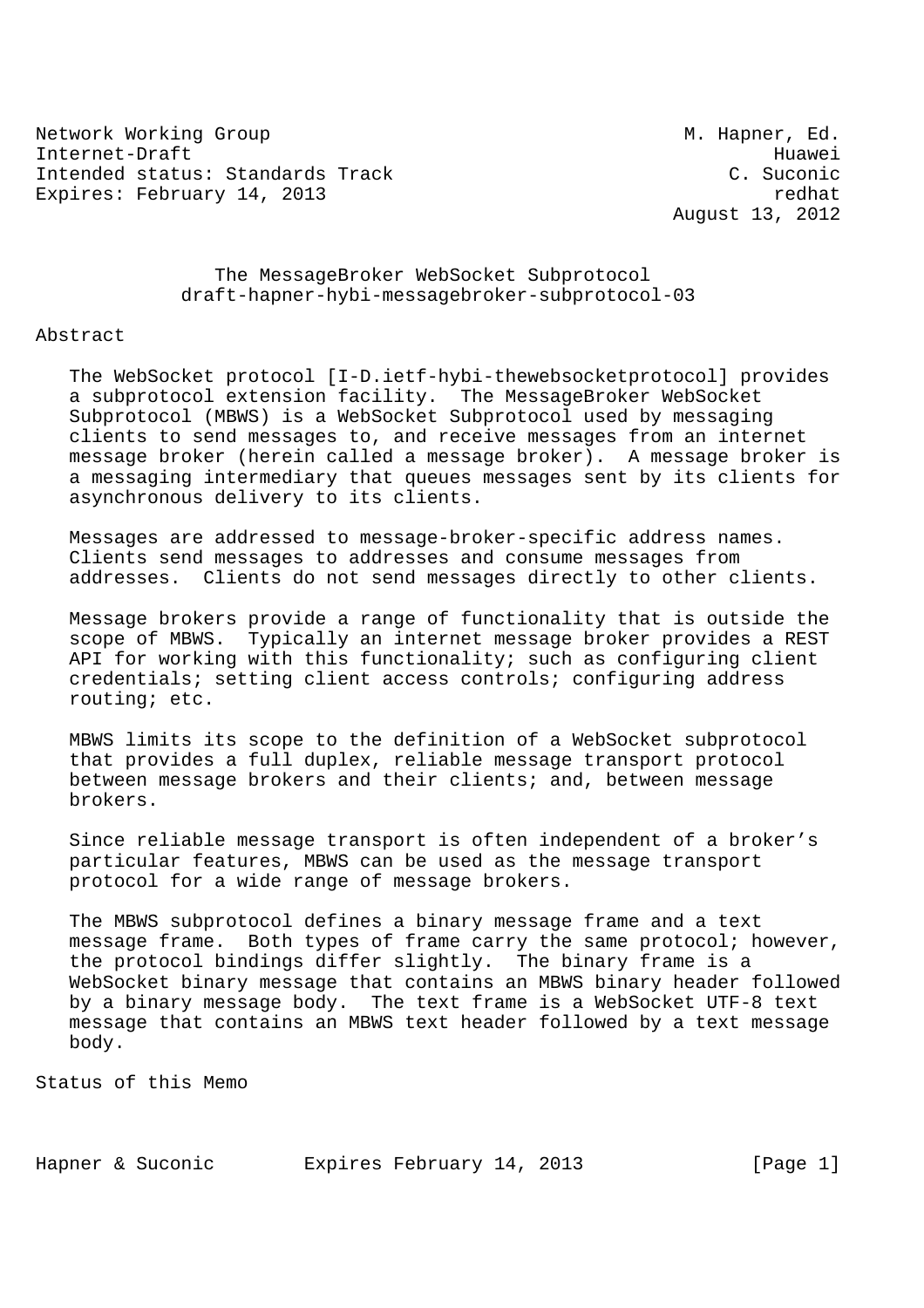This Internet-Draft is submitted in full conformance with the provisions of BCP 78 and BCP 79.

 Internet-Drafts are working documents of the Internet Engineering Task Force (IETF). Note that other groups may also distribute working documents as Internet-Drafts. The list of current Internet- Drafts is at http://datatracker.ietf.org/drafts/current/.

 Internet-Drafts are draft documents valid for a maximum of six months and may be updated, replaced, or obsoleted by other documents at any time. It is inappropriate to use Internet-Drafts as reference material or to cite them other than as "work in progress."

This Internet-Draft will expire on February 14, 2013.

Copyright Notice

 Copyright (c) 2012 IETF Trust and the persons identified as the document authors. All rights reserved.

 This document is subject to BCP 78 and the IETF Trust's Legal Provisions Relating to IETF Documents (http://trustee.ietf.org/license-info) in effect on the date of publication of this document. Please review these documents carefully, as they describe your rights and restrictions with respect to this document. Code Components extracted from this document must include Simplified BSD License text as described in Section 4.e of the Trust Legal Provisions and are provided without warranty as described in the Simplified BSD License.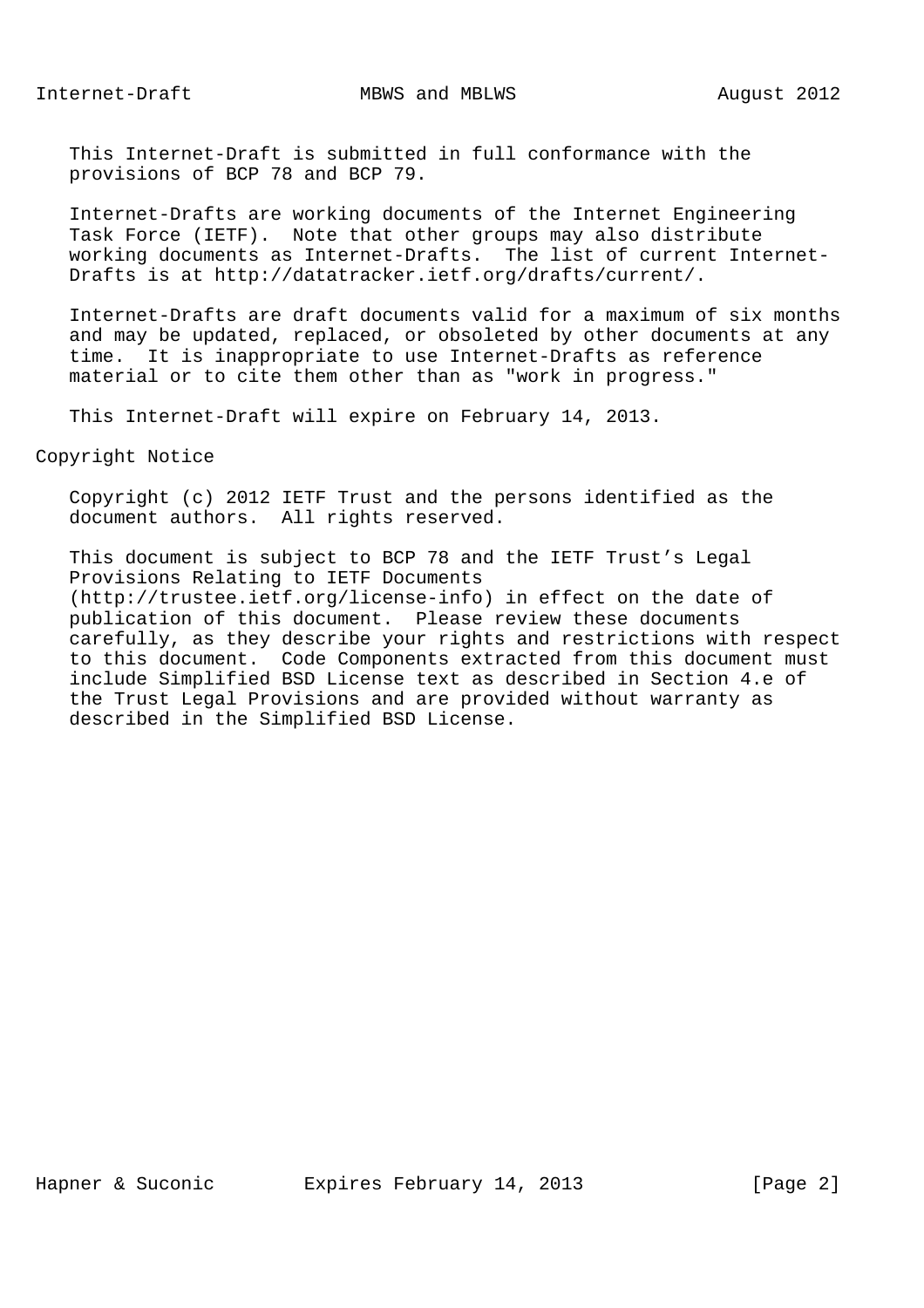| Table of Contents |  |
|-------------------|--|
|-------------------|--|

| 1.                                                 |  |
|----------------------------------------------------|--|
| 2.                                                 |  |
| 2.1. Connection Recovery 5                         |  |
| MBWS Connections 5<br>$2.1.1$ .                    |  |
|                                                    |  |
| 2.1.3. MBWS Message Sequencing 6                   |  |
|                                                    |  |
| 2.1.5. MBWS Prepare-to-close 7                     |  |
| 2.1.6. MBLWS Connections 8                         |  |
|                                                    |  |
| 2.1.7.1. Address List 8                            |  |
| 2.1.7.1.1. Undeliverable Messages 8                |  |
| 2.1.7.2. Content-Type 9                            |  |
| 2.1.7.3. Property List 9                           |  |
| 3.                                                 |  |
| 3.1. Sec-WebSocket-Protocol Field 9                |  |
|                                                    |  |
|                                                    |  |
| 3.4. Empty Protocol Values 10                      |  |
| 4. MBWS/MBLWS Protocol ABNF 10                     |  |
|                                                    |  |
| 5.1. MBWS Connection Recovery Scenario 11          |  |
| 5.2. MBLWS Session Scenario 12                     |  |
| Issues Outside the Scope of this Document 12<br>6. |  |
|                                                    |  |
| 6.2. Message Acknowledgement Interval 13           |  |
| 6.3. Synchronous Messaging 13                      |  |
| 6.4. End-to-End Reliability 13                     |  |
| 7.                                                 |  |
|                                                    |  |
|                                                    |  |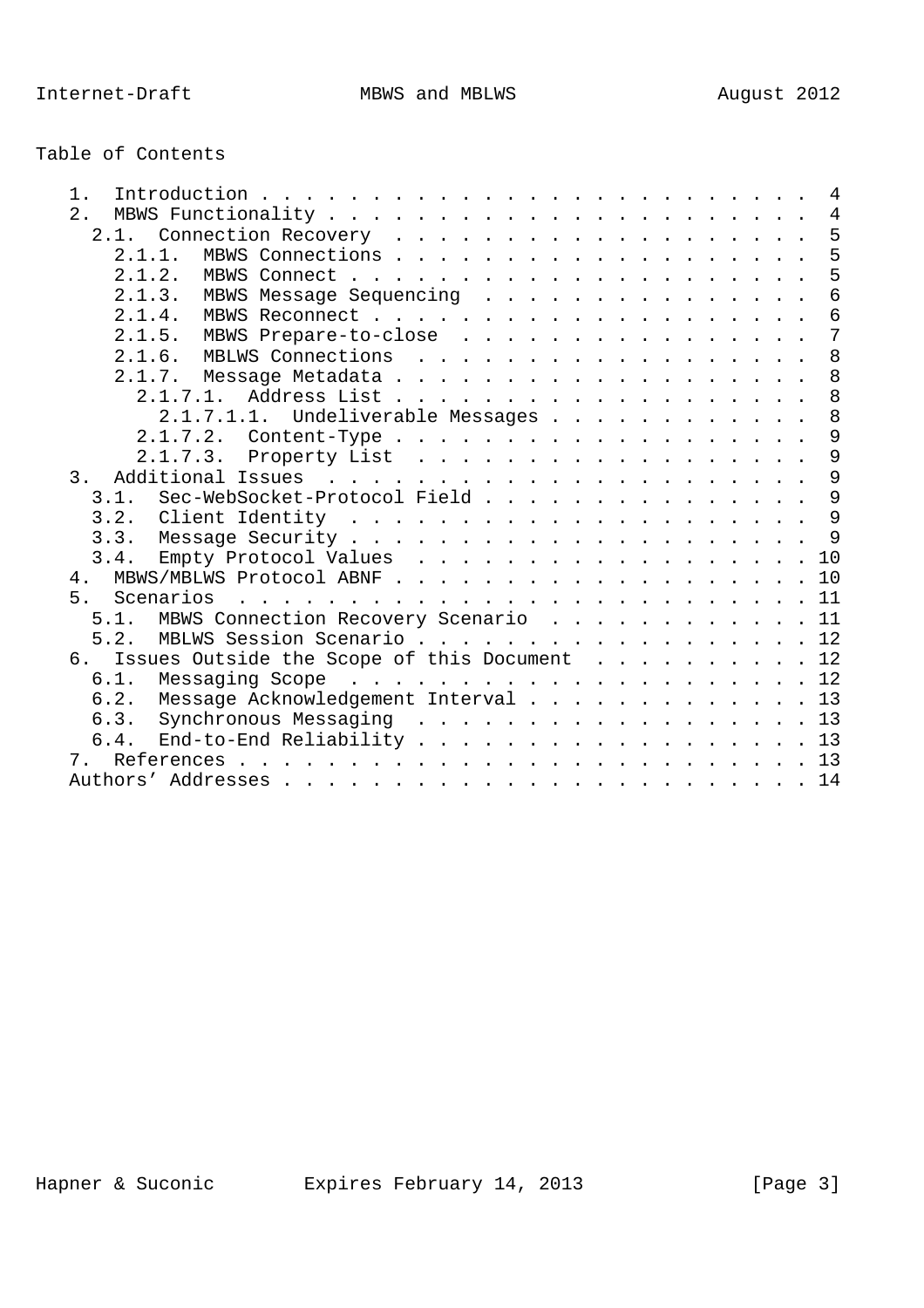### 1. Introduction

 The WebSocket protocol [I-D.ietf-hybi-thewebsocketprotocol] provides a subprotocol extension facility. The MessageBroker WebSocket Subprotocol (MBWS) is a WebSocket Subprotocol used by messaging clients to send messages to, and receive messages from an internet message broker (herein called a message broker). A message broker is a messaging intermediary that queues messages sent by its clients for asynchronous delivery to its clients.

 Messages are addressed to message-broker-specific address names. Clients send messages to addresses and consume messages from addresses. Clients do not send messages directly to other clients.

 Message brokers provide a range of functionality that is outside the scope of MBWS. Typically an internet message broker provides a REST API for working with this functionality; such as configuring client credentials; setting client access controls; configuring address routing; etc.

 MBWS limits its scope to the definition of a WebSocket subprotocol that provides a full duplex, reliable message transport protocol between message brokers and their clients; and, between message brokers.

 Since reliable message transport is often independent of a broker's particular features, MBWS can be used as the message transport protocol for a wide range of message brokers.

 The MBWS subprotocol defines a binary message frame and a text message frame. Both types of frame carry the same protocol; however, the protocol bindings differ slightly. The binary frame is a WebSocket binary message that contains an MBWS binary header followed by a binary message body. The text frame is a WebSocket UTF-8 text message that contains an MBWS text header followed by a text message body.

### 2. MBWS Functionality

MBWS subprotocol defines two capabilities:

- o Connection Recovery the ability to support a logical, reliable connection that spans a sequence of WebSocket sessions
- o Message Metadata the ability to annotate a WebSocket message with metadata to support the functionality of a message broker

 This document defines two subprotocols - MessageBroker WebSocket Subprotocol (MBWS) and MessageBrokerLight WebSocket Subprotocol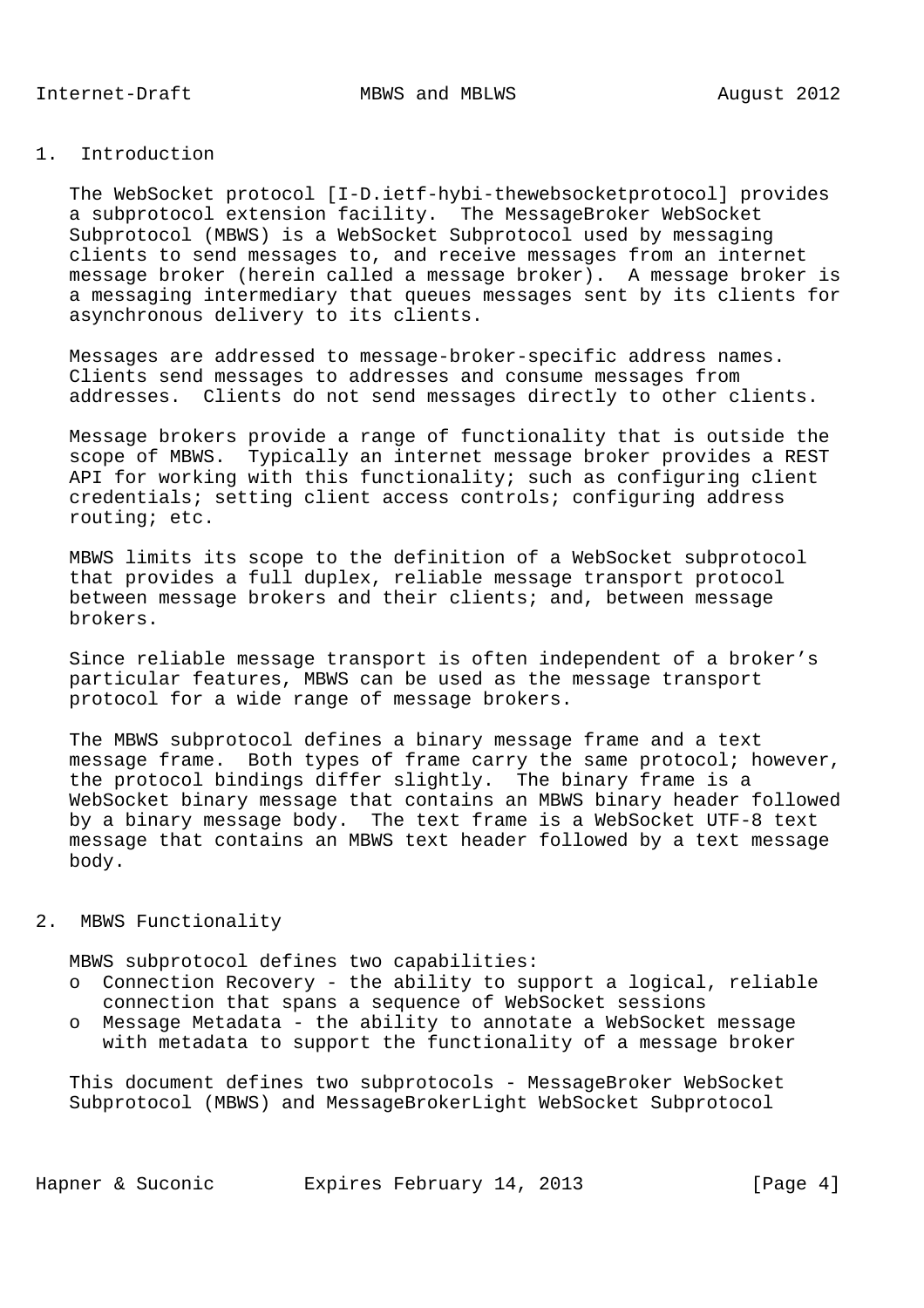(MBLWS). MBWS supports both Connection Recovery and Message Metadata. MBLWS supports only Message Metadata.

 The protocol description defines the logical MBWS and MBLWS subprotocols. The protocol ABNF [RFC5234] defines the binding of these protocols to MBWS binary frames and text frames. MBLWS uses the same frames as MBWS.

# 2.1. Connection Recovery

 If a WebSocket session fails, the protocol does not define how the parties resolve what messages have been received and what messages have been lost. In many cases, this is not an issue; however, message brokers typically provide once-and-only-once QoS and WebSocket alone is not sufficient to support this.

 MBWS defines a Connection Recovery subprotocol that allows a message broker client whose connection's session has failed to create a new WebSocket session that extends the connection and reliably resynchronizes its full duplex message transport such that no messages are lost or duplicated.

### 2.1.1. MBWS Connections

 MBWS defines a connection that spans a sequence of one or more WebSocket sessions. During the time period between the failure of one of its sessions and the creation of its next session, its parties must maintain the state required to recover the connection. Since messages may be lost when a session fails, this state must contain a window of recently sent messages. MBWS provides support for identifying connections; maintaining recently sent message windows; recovering a connection on a new session; and, resynchronizing a recovered connection's message transport.

## 2.1.2. MBWS Connect

 When a client requests a new MBWS connection it sends a Connect frame with an empty connection name. The server must respond with a Connect frame containing the name of a new connection. The MBWS client must retain this connection name so that it can be used later to recover this connection if this connection's current WebSocket session were to fail. It is recommended but not required that connection name be a URN.

 Connection's are identified by a combination of client origin and connection name. Only the client origin that opened the connection can recover the connection.

Hapner & Suconic Expires February 14, 2013 [Page 5]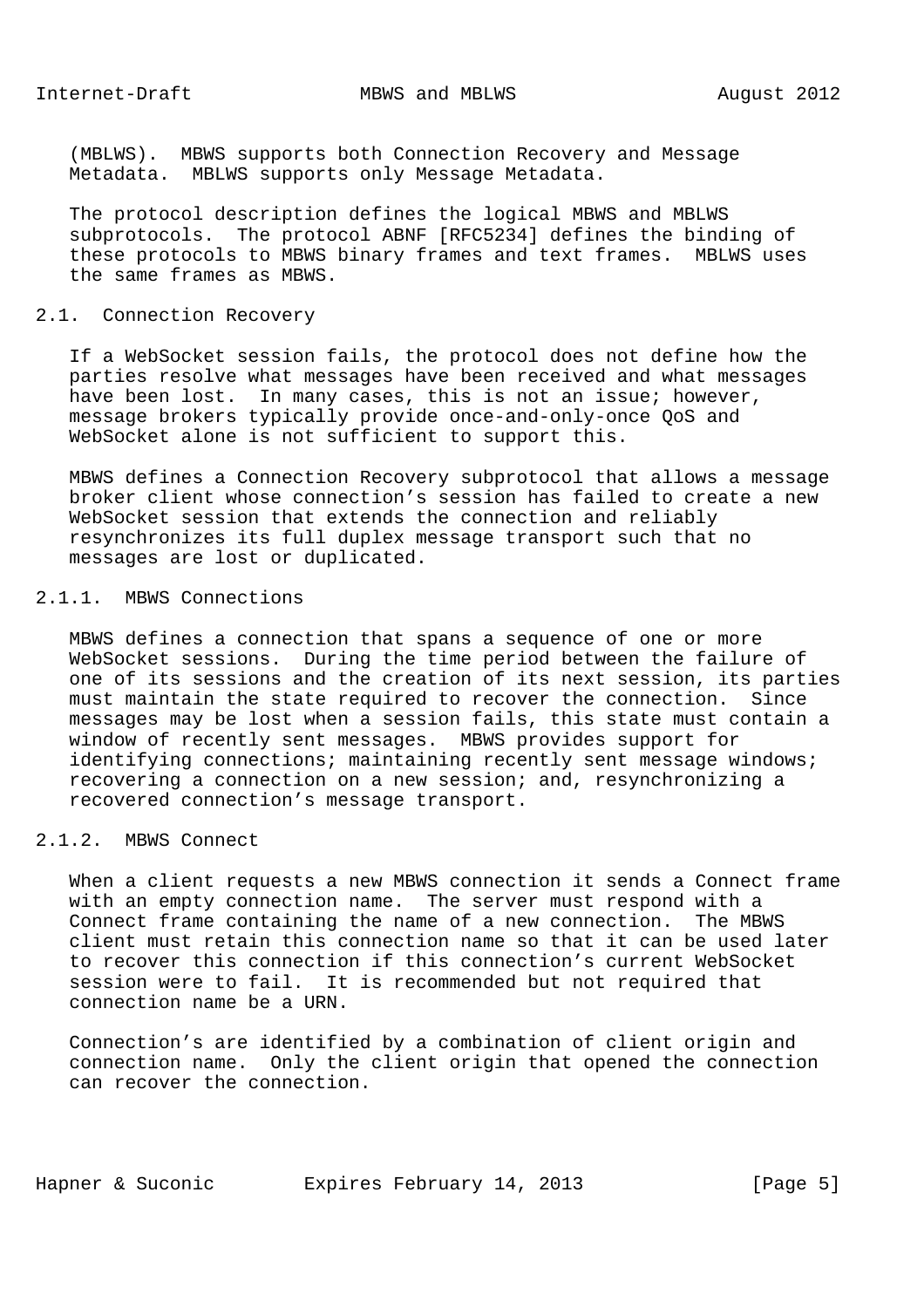An MBWS connection is closed by an MBWS Prepare-to-close followed by a WebSocket close.

## 2.1.3. MBWS Message Sequencing

 MBWS requires clients and message brokers to use an implicit sequence numbering protocol for the messages transported by a connection. Each direction of transport defines a separate sequence. The first message sent by each endpoint is sequence number 1, the next is 2, etc. Since both parties are guaranteed to see the messages in the order sent, no explicit exchange of sequence numbers is required.

 Both parties must acknowledge receipt of messages they receive. This is done by sending an Acknowledge control frame with the sequence number of the last message reliably received. When a sending endpoint receives an Acknowledge control frame from its receiving endpoint, the sending endpoint can delete from its message recovery window all messages with sequence numbers less than or equal to the Acknowledge sequence number.

 If an MBWS session abnormally terminates, both the client and server should retain the state of the MBWS connection so that it can be resynchronized and continued on a new session. The client of a failed MBWS connection session has the option of reconnecting and continuing the existing connection; or, creating a new connection. Upon receipt of a new connection request, a server will clear the state of an existing MBWS connection if such exists. Upon receipt of reconnect request, a server will, if possible, resynchronize and continue the existing connection.

## 2.1.4. MBWS Reconnect

 A client requests a connection reconnect by sending a Connect frame containing the name of the connection to be reconnected followed by a list of three message sequence numbers. The first sequence number (CSLR) is that of the last message the client has received. The second (CSLW) and third (CSUW) sequence numbers define the respective lower and upper bounds of the sequence numbers of the messages in the client's retained message window. Upon receipt of this Connect frame, the server determines if it can reconnect based on the following criteria:

- 1. The connection name must match the client's current MBWS connection name.
- 2. CSLR+1 must be the sequence number of a message the server can reinitiate sending with (i.e. either the message with this sequence number is in the connection's retained messsage window or it is the sequence number of the next unsent message).

Hapner & Suconic Expires February 14, 2013 [Page 6]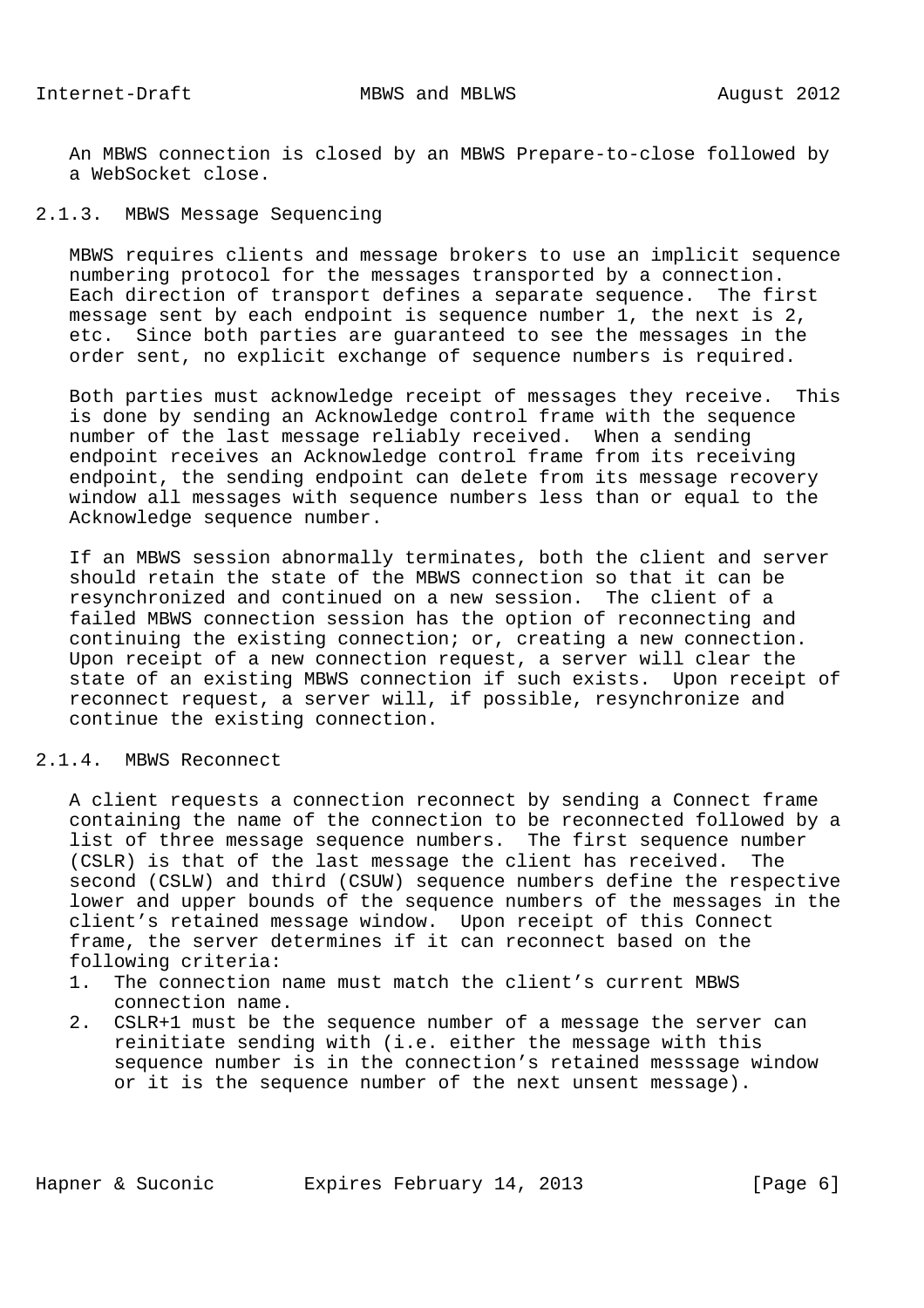3. The message sequence number of the message the server last received (SSLR) is in the range of CSLW-1 to CSUW.

 If all three criteria are met the reconnect succeeds and the server responds with a Connect frame containing the reconnected connection name and one sequence number (SSLR) which is that of the last message received by the server. Message transport then resumes with the client sending the SSLR+1 message and the server sending the CSLR+1 message.

 If the criteria are not met, the reconnect request fails and the server treats it as though it were a connect request and responds with a connect response. The client recognizes that its reconnect request has been converted into a connect request because the response contains a connection name that does not match that in the client's reconnect request

## 2.1.5. MBWS Prepare-to-close

 MBWS adds a Prepare-to-close phase that immediately precedes the WebSocket close phase. This is done to allow both endpoints to acknowledge the receipt of the last message sent to them prior to initiating WebSocket close. The endpoints must retain the MBWS connection state until the WebSocket close has completed. Once the connection has entered the WebSocket close phase, the ability to Reconnect is unreliable; however, by this point both endpoints have acknowledged all messages sent and the failure of a Reconnect request will not result in messages being lost or duplicated. The steps of the MBWS Prepare-to-close phase are as follows:

- 1. Endpoint-1 sends a Prepare-to-close control frame which signals that it has sent its last message and will initiate a WebSocket close when the prepare-to-close phase is complete.
- 2. Endpoint-2 receives the Prepare-to-close control frame. It then sends an Acknowledge control frame with the sequence number of the last message it has received. This is done whether or not this message sequence number has been acknowledged previously.
- 3. Endpoint-2 sends its last message, if any, followed by a Prepare to-close control frame.
- 4. Endpoint-1 receives the last messages in transit, if any, followed by the Prepare-to-close control frame. It then sends an Acknowledge control frame with the sequence number of the last message it has received. This is done whether or not this message sequence number has been acknowledged previously.
- 5. Endpoint-1 initiates a WebSocket close by sending a WebSocket close control frame.

 It is possible and acceptable that both endpoints initiate Prepare to-close at nearly the same time. If so, this may result in both

Hapner & Suconic Expires February 14, 2013 [Page 7]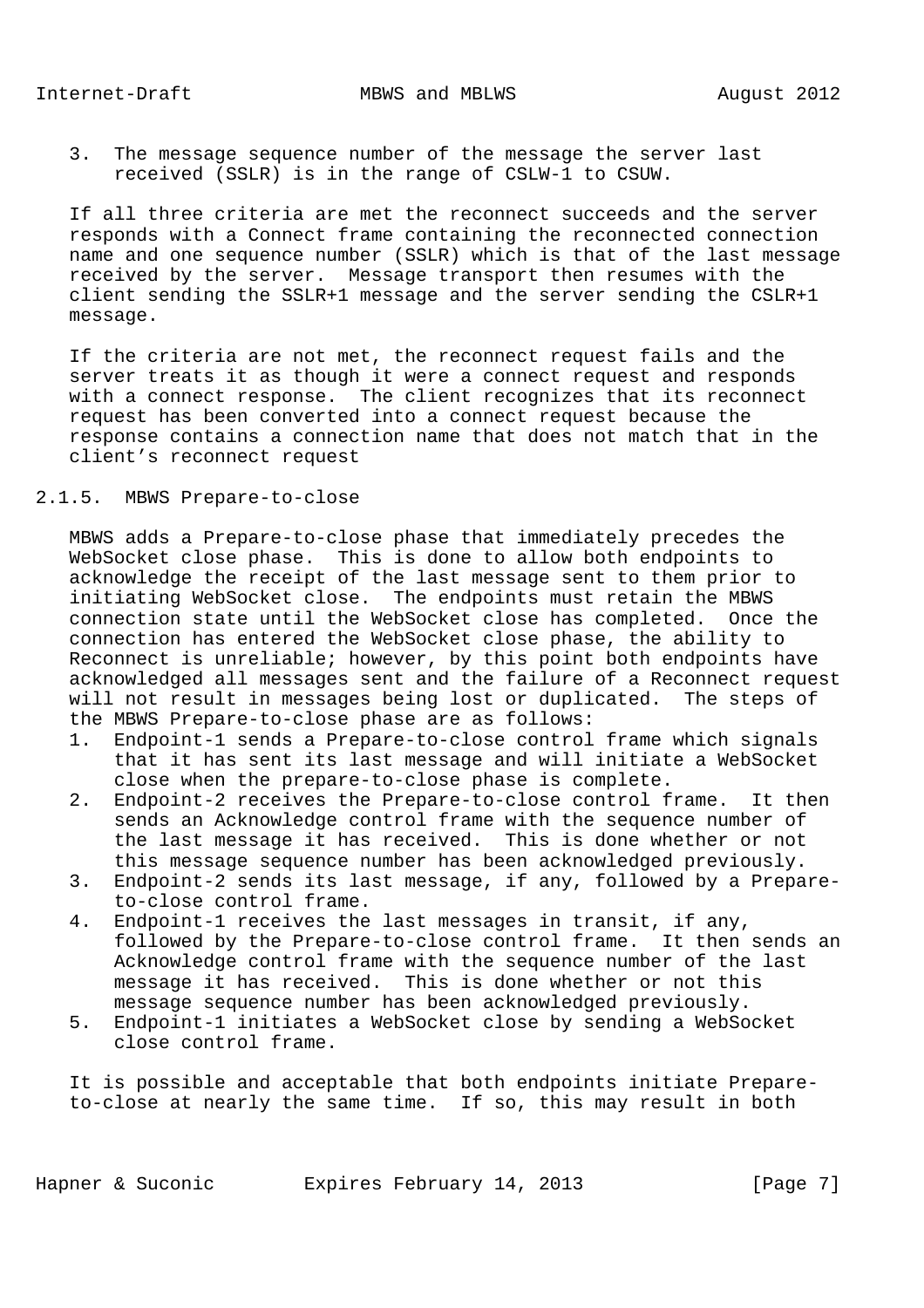endpoints initiating a WebSocket close at nearly the same time.

## 2.1.6. MBLWS Connections

 An MBLWS client does not use Connect, Acknowledge or Prepare-to-close control frames. Message transport begins immediately after the WebSocket upgrade request has been accepted by the server. MBLWS does not support connection recovery. MBLWS connections do not span WebSocket sessions. If an MBLWS connection's WebSocket session fails or is closed, the connection is closed.

#### 2.1.7. Message Metadata

 MBWS and MBLWS define a message header containing three metadata elements. In order, these are Address List, Content-Type and Property List.

# 2.1.7.1. Address List

 For messages sent by a client to a broker, the Address List contains the list of destination Addresses to which to send the message. Empty Addresses are ignored. For messages delivered by a message broker to a client, Address List contains the single address from which the message originated, .i.e if a client receives the same message from multiple addresses it will receive each as a separate message.

It is recommended but not required that address value be a URN.

 The format and semantics of Address is message broker dependent and is outside the scope of MBWS. For instance, some brokers may treat Address as a strictly local name; other brokers may support a more global form of addressing. Broker-specific message routing semantics determine how a destination Address's messages are to be routed and how message's origination Address is determined. This includes defining the meaning of an empty destination Address List and an empty origination Address.

### 2.1.7.1.1. Undeliverable Messages

 A messages's Address may not be known to a broker. MBWS does not define how such dead-letters are handled once they are received by a message broker. MBWS requires a message broker to acknowledge every message sent to it, whether or not it can deliver it.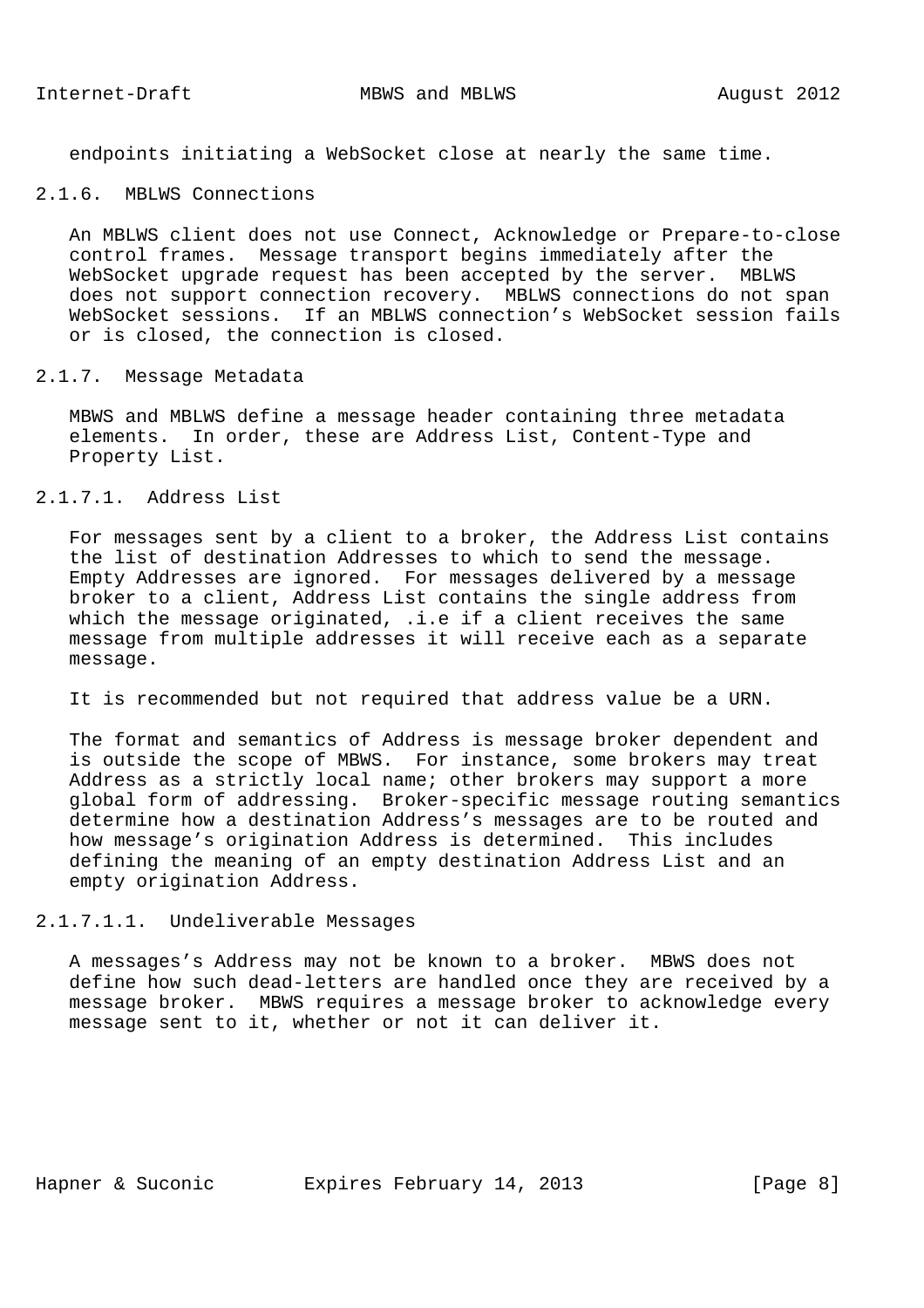## 2.1.7.2. Content-Type

 Immediately following Address List, a message header contains a Content-Type. Its value is a UTF-8 string containing the MIME discrete type [RFC2045] that describes the message's content. Content-Type may be empty.

2.1.7.3. Property List

 Immediately following Content-Type, a message header contains a Property List. This list contains zero or more Properties. Each Property is a Name/Value pair with each being a UTF-8 string. MBWS does not define the semantics of Properties.

- 3. Additional Issues
- 3.1. Sec-WebSocket-Protocol Field

Sec-WebSocket-Protocol Field Values

| Value                               |
|-------------------------------------|
| MBWS.huawei.com<br>MBLWS.huawei.com |

 WebSocket defines the subprotocol negotiation process. This starts with a client including the Sec-WebSocket-Protocol Field with one or more subprotocol names in its WebSocket upgrade request. The table above specifies the values for the two subprotocols defined in this document.

3.2. Client Identity

 WebSocket uses the HTTP origin model to identify clients. MBWS uses the same client identity model.

3.3. Message Security

 WebSocket supports TLS and MBWS/MBLWS recommends, but does not require, its use. In addition to providing better security, the use of TLS and port 443 insures that MBWS connections avoid the overhead and latency of having to traverse web proxies.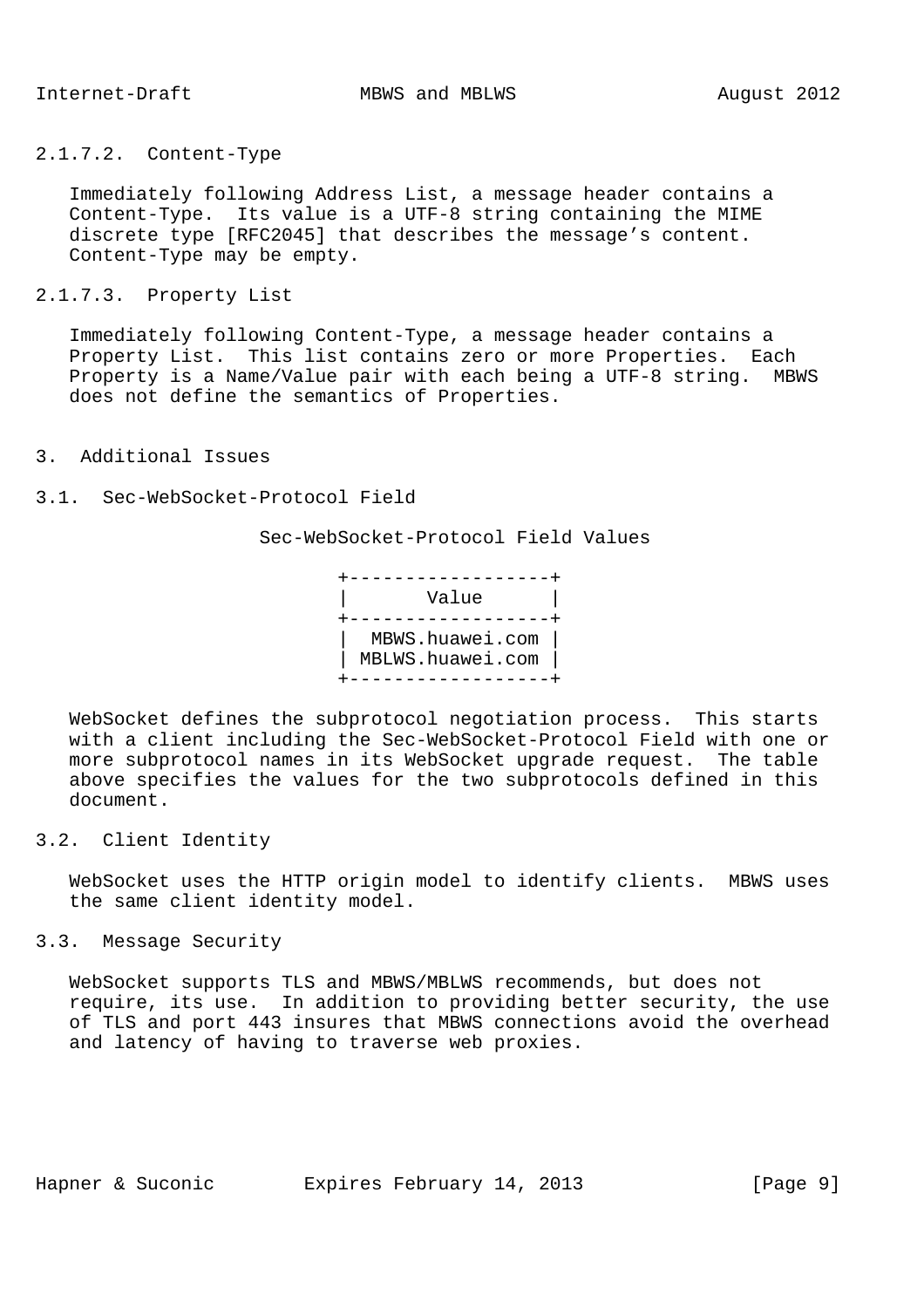Internet-Draft MBWS and MBLWS MBLWS August 2012

```
3.4. Empty Protocol Values
    In several places, this document refers to an 'empty' UTF-8 string
    element. In MBWS, UTF-8 string protocol elements are length-
    delimited. An 'empty' element is one with a zero valued length
    delimiter.
4. MBWS/MBLWS Protocol ABNF
mbws-frame = binary-frame / text-frame
;the frame used with a WS binary message
binary-frame =
     binary-connect-frame / binary-acknowledge-frame / binary-prepare-to-clos
e-frame / binary-message-frame
binary-connect-frame =
     binary-connect-frame-id binary-connection-name binary-message-sequence-n
umber-list
binary-connect-frame-id = %x01
binary-connection-name = binary-string
binary-message-sequence-number-list =
     binary-list-length *binary-message-sequence-number
binary-acknowledge-frame =
     binary-acknowledge-frame-id binary-message-sequence-number
binary-acknowledge-frame-id = %x02
binary-message-sequence-number = varint
binary-prepare-to-close-frame = binary-prepare-to-close-frame-id
binary-prepare-to-close-frame-id = %x03
binary-message-frame =
     binary-message-frame-id binary-message-header binary-message-body
binary-message-frame-id = %x03
binary-message-header =
     binary-address-list binary-content-type binary-property-list
binary-address-list = binary-list-length *binary-address
binary-address = binary-string
binary-content-type = binary-string
binary-property-list = binary-list-length *binary-property
binary-property = binary-property-name binary-property-value
binary-property-name = binary-string
binary-property-value = binary-string
binary-message-body = *OCTET
;the frame used with a WS text message
text-frame =
     text-connect-frame / text-acknowledge-frame / text-prepare-to-close-fram
e / text-message-frame
text-connect-frame =
     text-connect-frame-id text-connection-name text-message-sequence-number-
list
text-connect-frame-id = %x31 SP
text-connection-name = text-string
text-message-sequence-number-list =
```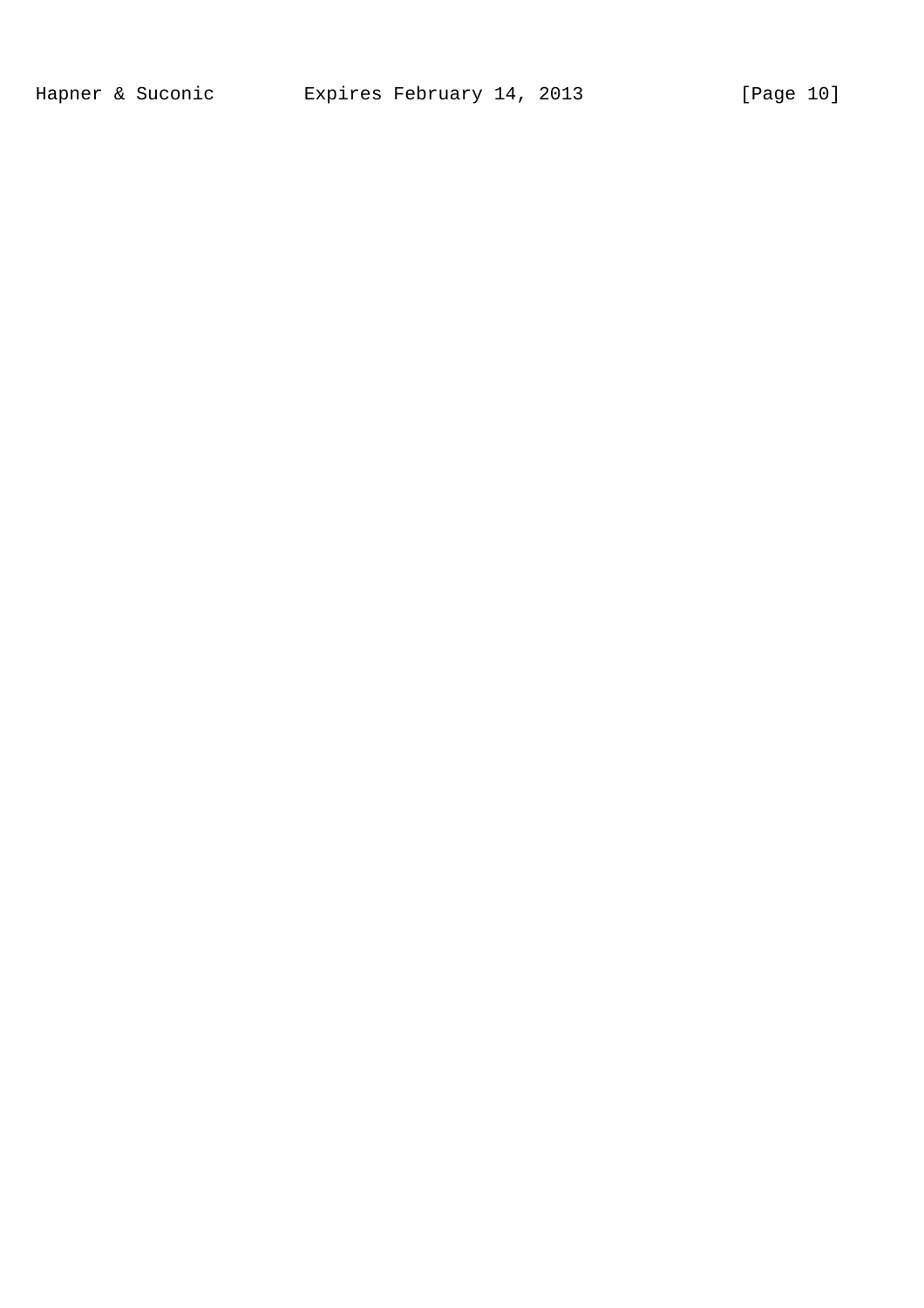```
 text-list-length *text-message-sequence-number
text-acknowledge-frame =
     text-acknowledge-frame-id text-message-sequence-number
text-acknowledge-frame-id = %x32 SP
text-message-sequence-number = text-int
text-prepare-to-close-frame = text-prepare-to-close-frame-id
text-prepare-to-close-frame-id = %x33 SP
text-message-frame =
     text-message-frame-id text-message-header text-message-body
text-message-frame-id = %x33 SP
text-message-header =
     text-address-list text-content-type text-property-list
text-address-list = text-list-length *text-address
text-address = text-string
text-content-type = text-string
text-property-list = text-list-length *text-property
text-property = text-property-name text-property-value
text-property-name = text-string
text-property-value = text-string
text-message-body = UTF8-string
;UTF8 encoded character string
UTF8-string = * (OCTET);Google Protocol Buffers base 128 varint
varint = 1*8 (OCTET)
;the number of characters in a UTF8 string
binary-string-length = varint
binary-string = binary-string-length UTF8-string
;the number of entries in a list
binary-list-length = varint
text-int = DIGIT *DIGIT SP
;the number of characters in a UTF8 string
text-string-length = text-int
text-string = text-string-length UTF8-string
;the number of entries in a list
text-list-length = text-int ;the number of entries in a list
```
Figure 1

## 5. Scenarios

5.1. MBWS Connection Recovery Scenario

- 1. Broker provides 'ws:' and/or 'wss:' URIs for accepting MBWS connections.
- 2. Client establishes an HTTP session with Broker; identifies itself using HTTP client origin; and, authenticates itself using HTTP authentication.

Hapner & Suconic Fxpires February 14, 2013 [Page 11]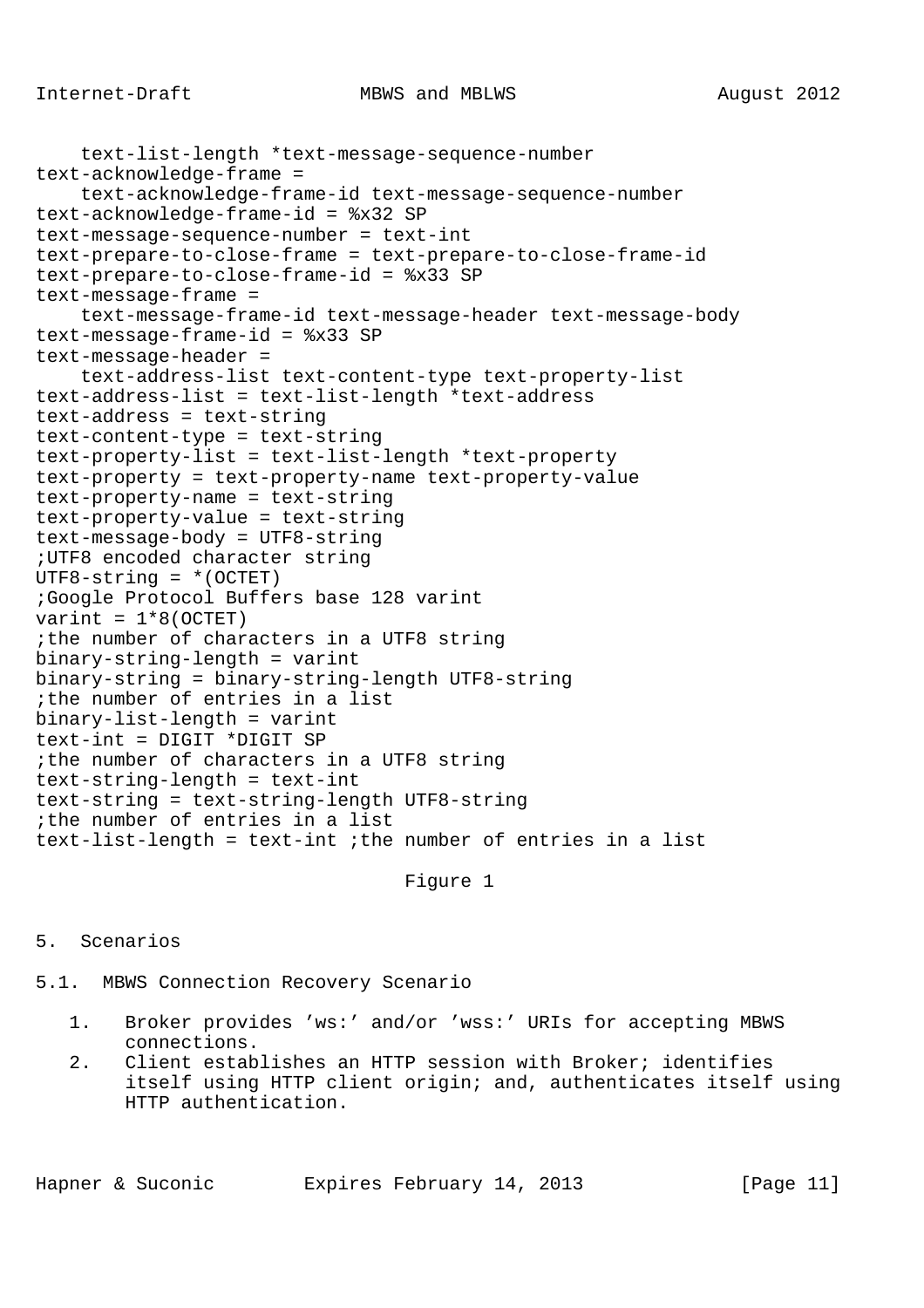- 3. If successful, Client requests HTTP upgrade to MBWS Subprotocol.
- 4. If upgrade successful, Client sends Connect frame with empty connection name.<br>5. Broker responds
- 5. Broker responds with Connect frame containing a new connection name.
- 6. Broker starts streaming messages to client; and, Client starts streaming messages to Broker.
- 7. Client and Broker periodically acknowledge receipt of each other's messages using Acknowledge control frames.
- 8. Client or Broker may initiate session close as defined by WebSocket.
- 9. If session abnormally terminates, client recovers connection by executing (1) through (3) and then continues with (10)
- 10. Client sends Connect frame containing the connection name it wishes to recover and the CSLR, CSLW and CSUW message sequence numbers.
- 11. Broker responds with Connect frame. If Connect frame contains a new connection name, broker has rejected recovery and opened a new connection, processing continues with (6). If Connect frame contains the recovery connection name and SSLR sequence number, Broker has accepted recovery.
- 12. Processing continues at (6) with the Client initiating sending with the SSLR+1 message; and, the Broker initiating sending with the CSLR+1 message.
- 5.2. MBLWS Session Scenario
	- 1. Broker provides 'ws:' and/or 'wss:' URIs for accepting MBLWS sessions.
	- 2. Client establishes an HTTP session with Broker; identifies itself using HTTP client origin; and, authenticates itself using HTTP authentication.
	- 3. If successful, Client requests HTTP upgrade to MBWS Subprotocol.
	- 4. If upgrade successful, Broker starts streaming available messages to client; and, Client starts streaming messages to Broker.
	- 5. Client or Broker may initiate session close as defined by WebSocket.
- 6. Issues Outside the Scope of this Document

This section is non-normative.

## 6.1. Messaging Scope

 Message brokers provide message-broker-specific functionality for routing, queueing, forwarding, filtering, transporting, etc. messages. This results in the broker delivering specific messages to

Hapner & Suconic Expires February 14, 2013 [Page 12]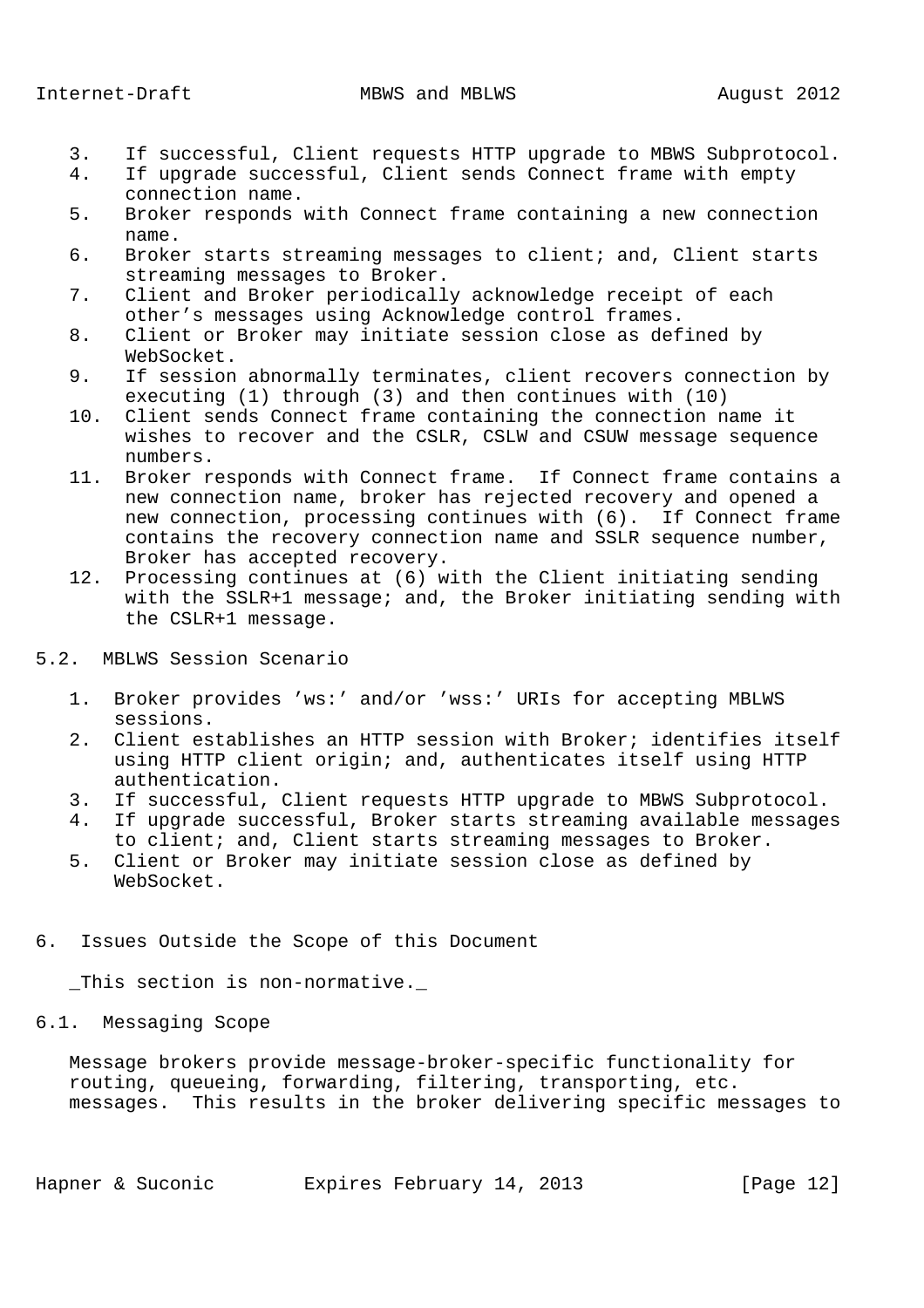specific clients. This document defines how a message broker uses the subprotocols defined here to transport messages to/from a client. All other message broker functionality is outside the scope of this document.

#### 6.2. Message Acknowledgement Interval

 The parties of an MBWS connection decide when to send Acknowledge control frames. Typically these are sent after some number of messages have been received or some time interval has elapsed within which at least one message has been received. The choice of acknowledgement interval is outside the scope of this document.

6.3. Synchronous Messaging

 Message brokers have a history of supporting synchronous messaging where clients make blocking calls to send and to receive messages. WebSocket and MBWS are natively asynchronous messaging protocols. MBWS is optimized for asynchronous, full duplex message transport. It has not been designed for synchronous messaging.

6.4. End-to-End Reliability

 The responsibility for reliable message delivery over a MBWS connection is not the responsibility of the message broker alone - it is only achieved when both clients and brokers implement recovery of MBWS connections. The degree to which clients and message brokers are able to recover from failure is outside the scope of this document.

## 7. References

[I-D.ietf-hybi-thewebsocketprotocol]

 Fette, I. and A. Melnikov, "The WebSocket protocol", draft-ietf-hybi-thewebsocketprotocol-17 (work in progress), September 2011.

- [GPBE] "Google Protocol Buffers Encoding <http://code.google.com/ apis/protocolbuffers/docs/encoding.html>".
- [RFC2045] Freed, N. and Borenstein, N., "Multipurpose Internet Mail Extensions (MIME) Part One: Format of Internet Message Bodies", November 1966.
- [RFC5234] Crocker, D. and P. Overell, "Augmented BNF for Syntax Specifications: ABNF", January 2008.